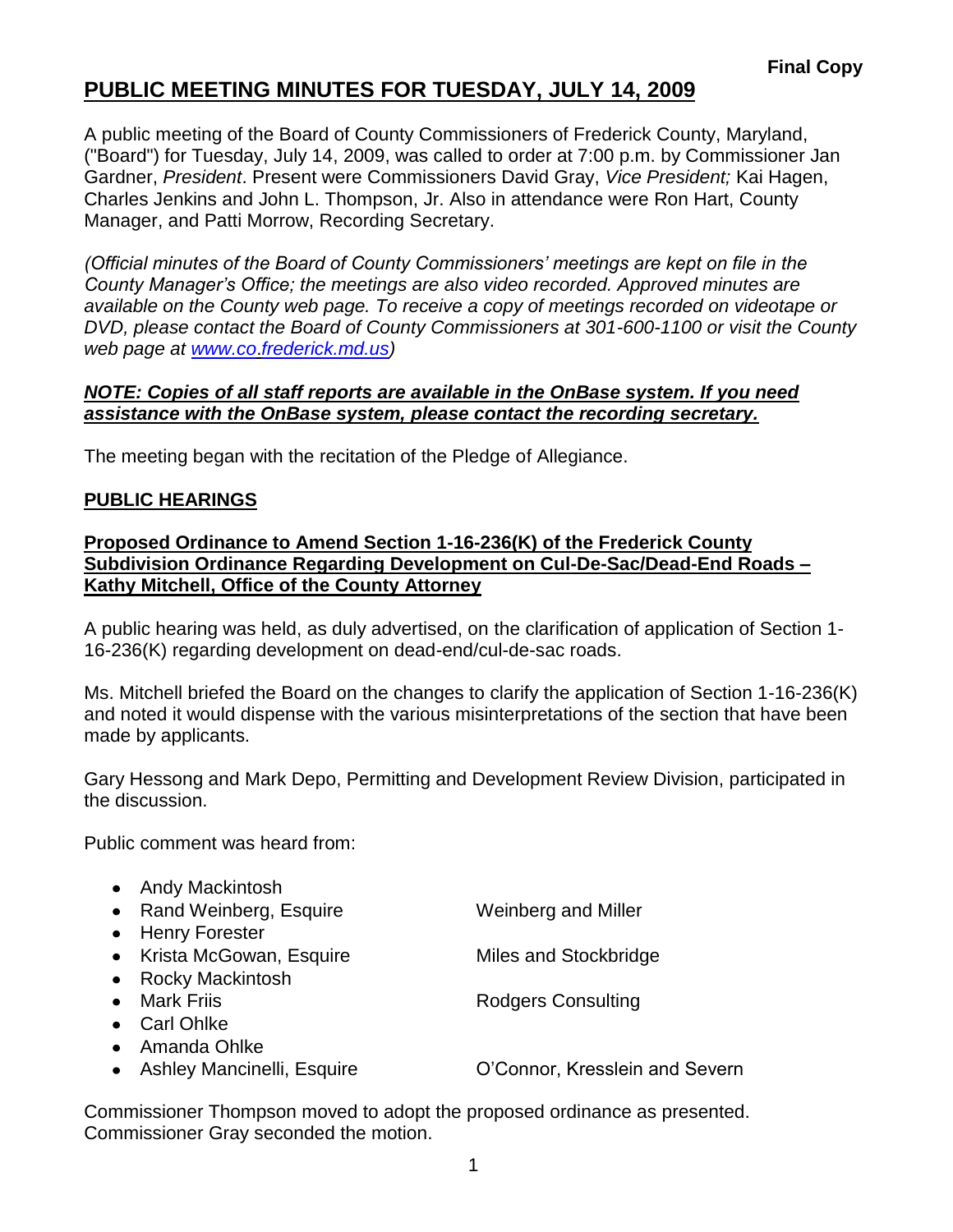# **PUBLIC MEETING MINUTES FOR TUESDAY, JULY 14, 2009**

(Commissioner Gardner passed the gavel to Commissioner Gray.)

Commissioner Gardner offered a substitute motion to redraft Section 1-16-236(K) as follows:

4.…*700 feet in length in the R-12 and R-16 and will require Frederick County Planning Commission (FcPc) approval. The Length of cul-de-sac streets or other dead-end roads in residential floating zones both Planned Unit Development and Mixed Use Development would vary based on the density in the development section or land bay and would require FcPc approval. Downhill cul-de-sacs would be avoided wherever possible.*

- 6. Amended.
- 7. Added per the handout.

The effective date would be July 15, 2009.

It was requested the ordinance would be redrafted and brought back for a final decision at the Thursday, July 16, 2009, Administrative Business meeting.

Commissioner Hagen seconded the motion that passed 4-1 with Commissioner Jenkins opposed.

#### **Proposed Ordinance to Amend Certain Sections of the Frederick County Code Regarding the Extensions of Certain Development Approvals and Deadlines – Kathy Mitchell, Office of the County Attorney and Gary Hessong, Permitting and Development Review Division**

A public hearing was held, as duly advertised, on a proposed ordinance which would allow up to a three (3) year extension of certain development plans, approvals and applications (including the expiration of minor subdivision applications) excluding building permits.

Public comment was heard from:

- Andy Mackintosh
- Roy Taylor
- Larry Prensky
- Rand Weinberg, Esquire Weinberg and Miller
- 
- Trish Bates
- Henry Forster
- Donna Haslem
- Andy Taylor
- Jennifer East
- Krista McGowan, Esquire Miles and Stockbridge
- 
- Carole Sepe

Bob Kresslein, Esquire O'Conner, Kresslein and Severn

• Tom Natelli **Natelli** Natelli Communities